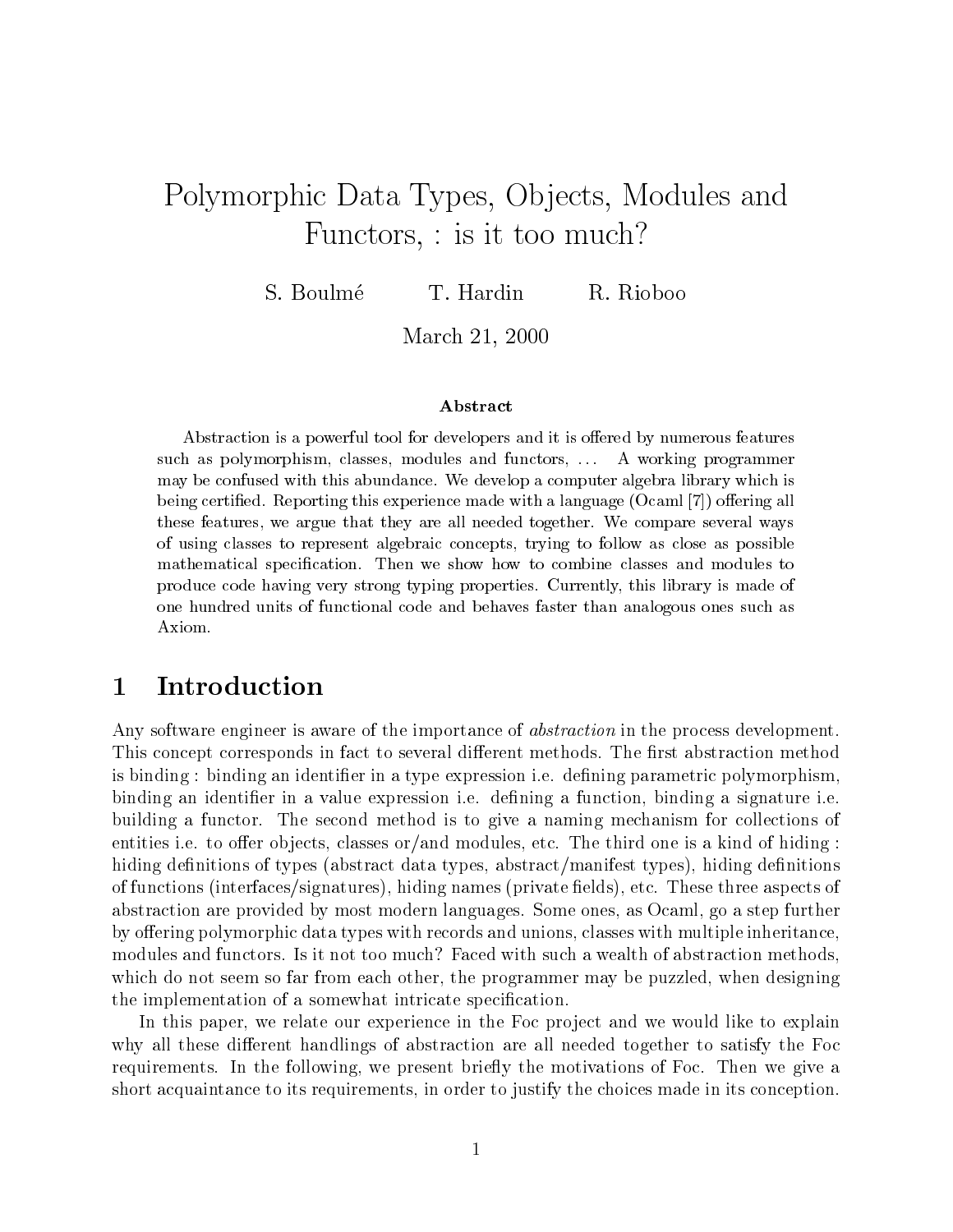The Foct project, started at the fail 1997, is almed to build a development environed algebra that is to say a framework for proving a framework for programming algorithms province  $\alpha$ their mathematical properties and the correctness of their implementations This aim may be a little surprising asby de-nition Computer Algebra Systems in short CAS work on mathematical entities represented by terms of a formal language whose rules describe exact computations and algorithms (system or user-implemented) rely upon mathematical proofs So little place seems to remain for bugs as usually implementations are carefully done Despite of this care bugs are not rare proportions are not reserve the cations of the cation is a complete that veri-cation of required assumptions etc bugs during coding incorrect typing bad man agement of inheritance, bad deallocation, etc.). As CAS tend to be more and more used in critical systems (robotics, cryptography, physics, etc.), safety properties are required on their outputs. But, usual methods to guaranty a high level of safety are here rather difficult to use for the two following reasons. First, computer algebra programs tend to be large and complicated, and hence difficult to maintain. Then, testing symbolic manipulations may be difficult, due to the size of the data (for instance, polynomial coefficients with several thousands of digits or the time needed for veri-cation several hours of CPU time computations is common). Furthermore, the ouput may be non-constructive, for instance, the result that a given polynomial has no root

The Foc environment is based on a library of algebraic structures, which is providing not only the implementation of the classical tools to manipulate algebraic structures, but also the user  $\mathbf{F}$  semantics given by explicit verifies the user of  $\mathbf{F}$ the possibility to specify a given algorithm by using together elements of this library prove properties of this algorithm de- needs the implementation and prove its correction and prove its correction of a strong interaction between programming and proving, through user interface, which has been considered from the beginning of the project

To increase safety, the gap between mathematical description of an algorithm and its encoding in the programming language has to be reduced. This requires a syntax powerful enough to react mathematical properties as well as well as  $\mathbb{R}^n$ this syntax. That was already pointed out several years ago by Davenport  $[5]$  and, as no programming language was meeting these requirements the Computer Algebra community was led to develop its specification programming its specification is powerful systems equations of  $\mathcal{A}^{\mathcal{A}}$  $\alpha$  Axiom  $[6]$ , which is perharps the most achieved. But this effort is not yet sufficient to get rid of bugs or ambiguities (for example, on solving multiple inheritance conflicts). Indeed, the syntax of Axiom encourages the user to follow a certain programming discipline but there is no eective semantic control We tried to prove some properties of Axiom programs by interfacing it with the proof assistant Coq. The conclusion was that such a task needs a programming language whose semantics is fully understood (and, possibly, formalized).

To decrease the distance between mathematics and code, to help carrying proofs, we made emerging the following requirements

**R1** The overall organization of the library should reflect its mathematical counterpart, e.g. arranger show and upon monoids and upon monoids and all

 $\lceil$  for Former i.e. symbolic in French  $+$  O for Ocami  $+$  O for Ocq  $\lceil$ ə $\rceil$ )  $\lceil$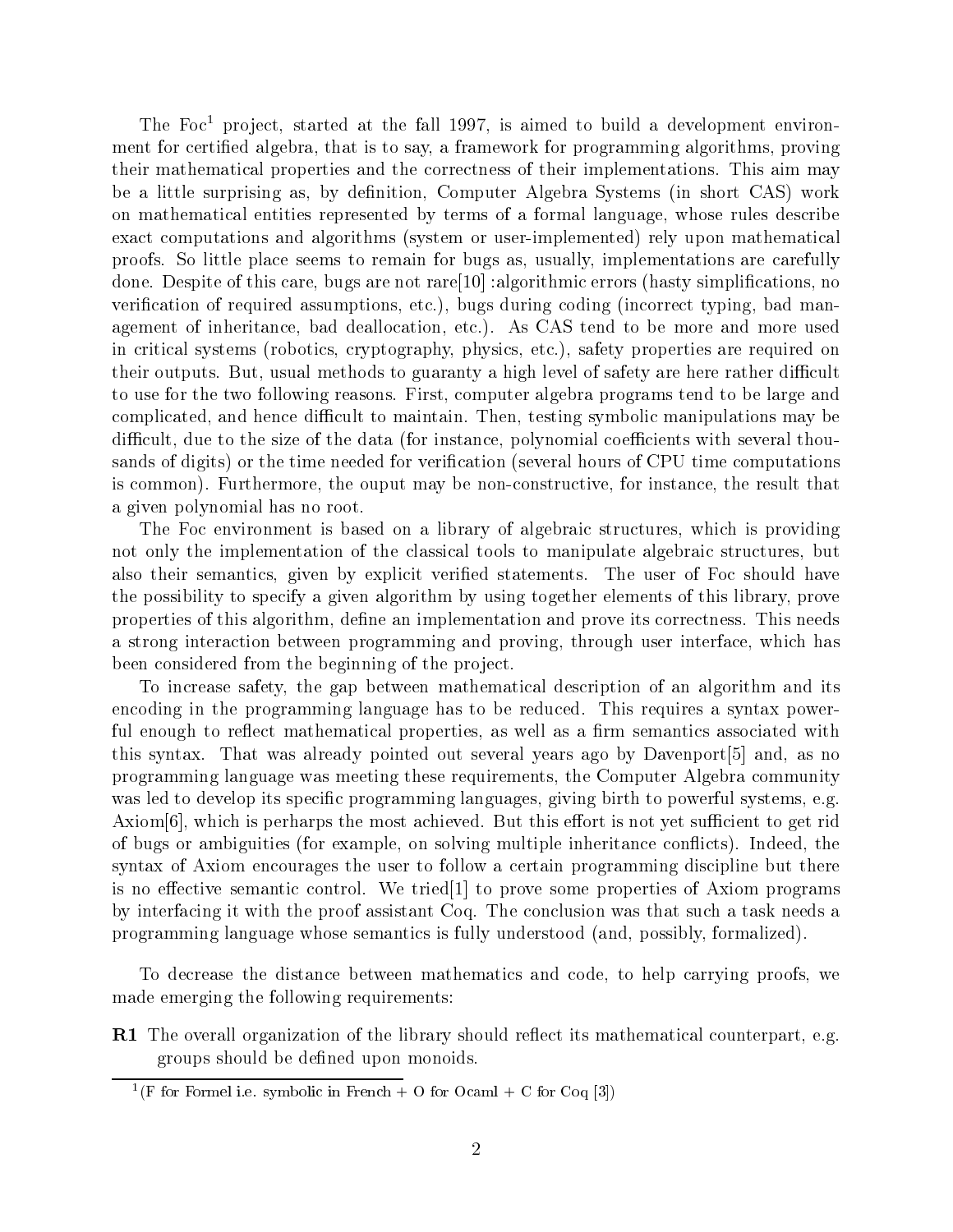- **R2** Several levels of abstraction must be available for a given notion : the type of the operation of a group can be accessed before any implementation of it
- re sources motions many at default so that they can be shared by a whole family of the shared parameters of structures and still possibly be locally rede-ned for a speci-c inhabitant of the family For example isdifferent should be de-ned by default as the negation of isequal in any structure built upon sets with equality but may be rede-ned within speci-c structures
- R Implementations of a given algebraic structure may be progressively re-ned from an abstract view of  $\mathbb{Z}/2\mathbb{Z}$ , one may go to an implementation, ZI, representing the inhabitants by integers and to another one,  $ZB$ , using booleans. Some constructions have to be shared between ZI and ZB
- **R5** Different implementations of an abstract algebraic structure, such that  $ZI$  and  $ZB$ , must be distinguished by typing, in order to avoid confusions or misuses.
- R6 The correspondance between the coding of the structures in the programming language and the prover should be as natural as possible
- R To have a true prototype the library should contain a signi-cant amount of basic no tions in Computer Algebra: big integers, modular integers, and several representations of polynomials at least the distributed and the recursive ones Indeed the problems arising at the level of certain and be visible only after a certain amount of comparison and  $\alpha$ plexity both in the organization of the algebraic structures and in implementation issues, has been reached.

These requirements are not all speci-c to Computer Algebra they correspond to well known paradigms in programming languages The language must have a strong expressive power to meet R and also to ease R- R together with R asks for abstract data types on one hand and concrete (or manifest) types on the other hand, leading to modules. R2, R3, r together call for observed from the features in the function  $\alpha$  functional functional  $\alpha$  functional functional functional functional functional functional function of the function of the function of the function of t programming style, free from assignments, but with exception handling helps for R6. R7 needs also an efficient language, with recursive types and garbage collection.

Considering all these points, the language Ocaml was chosen. It has a very strong discipline of types with parametric polymorphism and type inference it provides both modules and ob jects which are powerful enough to de-ne our library Moreover the interaction be tween classing and subclassing mechanism and the typing algorithm is fully described and semantically understood

This choice being done, the development is not yet ready to start. In fact, our requirements are in a certain sense contradictory. Indeed, R5 asks to differentiate  $ZI$  and  $ZB$  by typing (module-oriented aspect), and at the same time R4 asks to share some constructions between these two rings ob ject
oriented aspect Thus a design discipline for the de-nition of our library has to be elaborated, through the understanding of the balance between the use of module
oriented and object
oriented features Doing that we have also to describe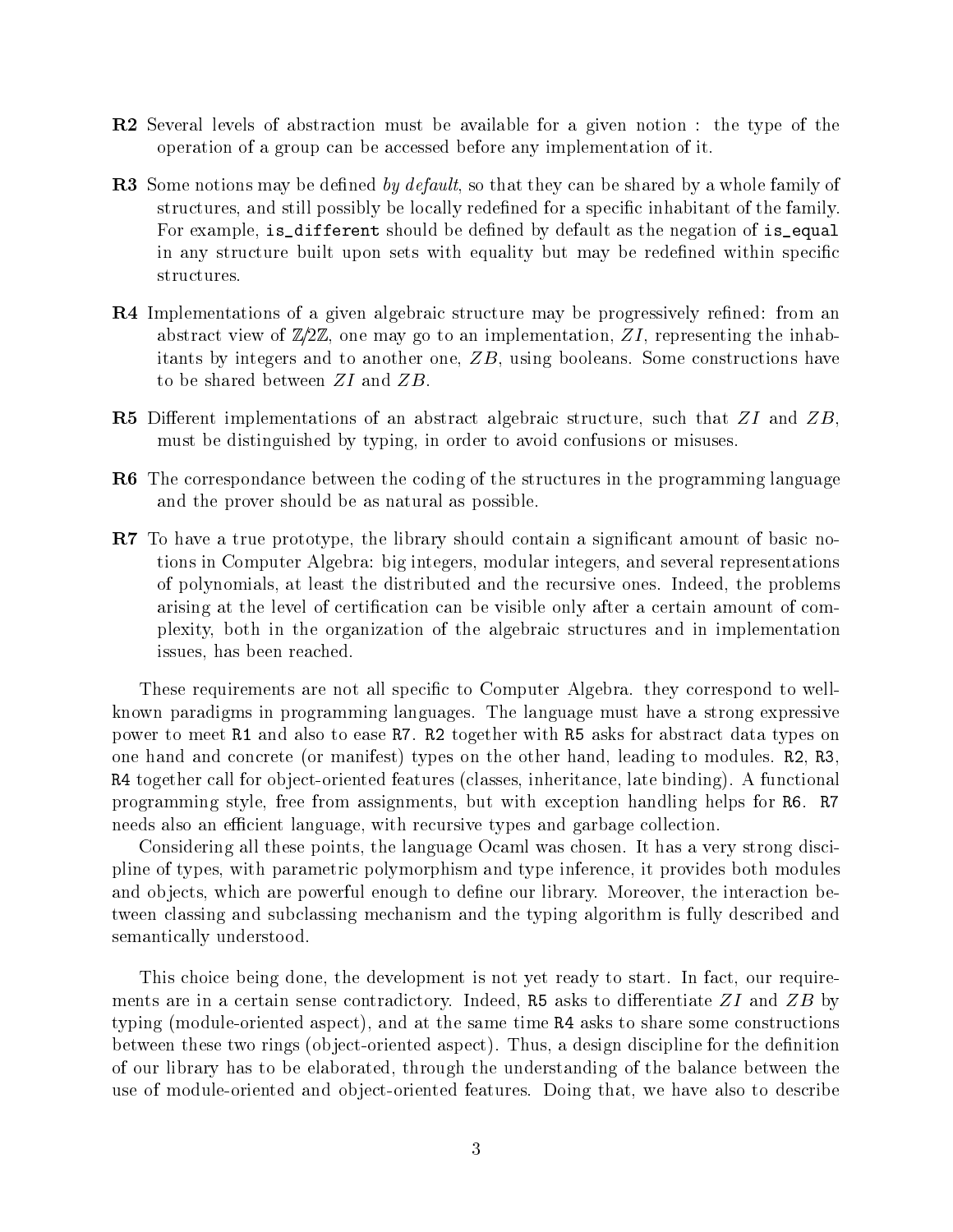the different dependency links between the library units in a rather uniform way, to ease forthcoming proofs

To have an account of the actual difficulties arising from different design choices and of their possible solutions, we have written several versions of the basic library described by R- These versions have been analyzed according to three criteria whether they -t RRwhether they are easy to handle both from the developer's and from the user's point of view. and whether they give rise to efficient algorithms. This last point is important because there is no use to pay for the proof of a program if it will be rejected, due to inefficiency reasons.

In this paper we -rst describe the conception of Foc in section we then explain rst try in section where we are the section of the section and in section was rejected and in section was refer comment several ways of using the object-oriented features, focusing on their drawbacks. The retained solution is given in section 5, in a rather detailed way. The current state of the library is given in section  $6$  and some efficiency comparisons are done in section  $7$ . Along the paper, we provide examples written in Ocaml, trying to remain understandable to people not acquainted with this language

# and the FOC-state of the FOC-state of the FOC-state of the FOC-state of the FOC-state of the FOC-state of the F

In the following sections, we are commenting several ways for implementing the Foc library. These comments are done according to this development which is development which is development which is development which is development which is development which is development which is development which is development tailed in this section

Engineers, scientists, etc. use day-to-day CAS like Mathematica and Maple for solving symbolic problems such as integration or equation solving, in much the same way that they would use a pocket calculator for numerical calculations. However some domains (robotics, cryptography,  $\ldots$ ) require very more involved computations with CAS, needing well
engineered and robust libraries Foc is not intended to be an interactive computer algebra system like Maple but only to offer a library, which can be used by engineers to build their own unit However a top
level system may be built upon it in the future

The job of computer algebra engineers is to implement mathematics, more precisely, to implement tools which compute with mathematical data. Their aim is not to prove theorems with some verified tools but tools built upon some verified algorithms built upon some that with algorithms built upon some that with algorithms built upon some that with algorithms built upon some that with a second contr The point where the approachs of engineers and mathematicians depart from each other is the notion of representation in mathematics there exists a unique set of integers de-ned by some caracteristic properties in computer algebra there are several implementations of integers (BigNums, GMP, etc.), sometimes needing explicit conversions between them. There are several ways to link mathematical data and their representations. In the following, we give our approach and we compare it with Axiom 'one.

#### $2.1\,$ Our vue

A CAS manipulates *entities* such as integers, polynomials, etc. These entities have a representation which must explicit must be stated as part of the theoretical decomposition in opinion it is in our important to distinguish mathematical operations performed on an entity from those per formed on the representation. This give better control over the data being manipulated.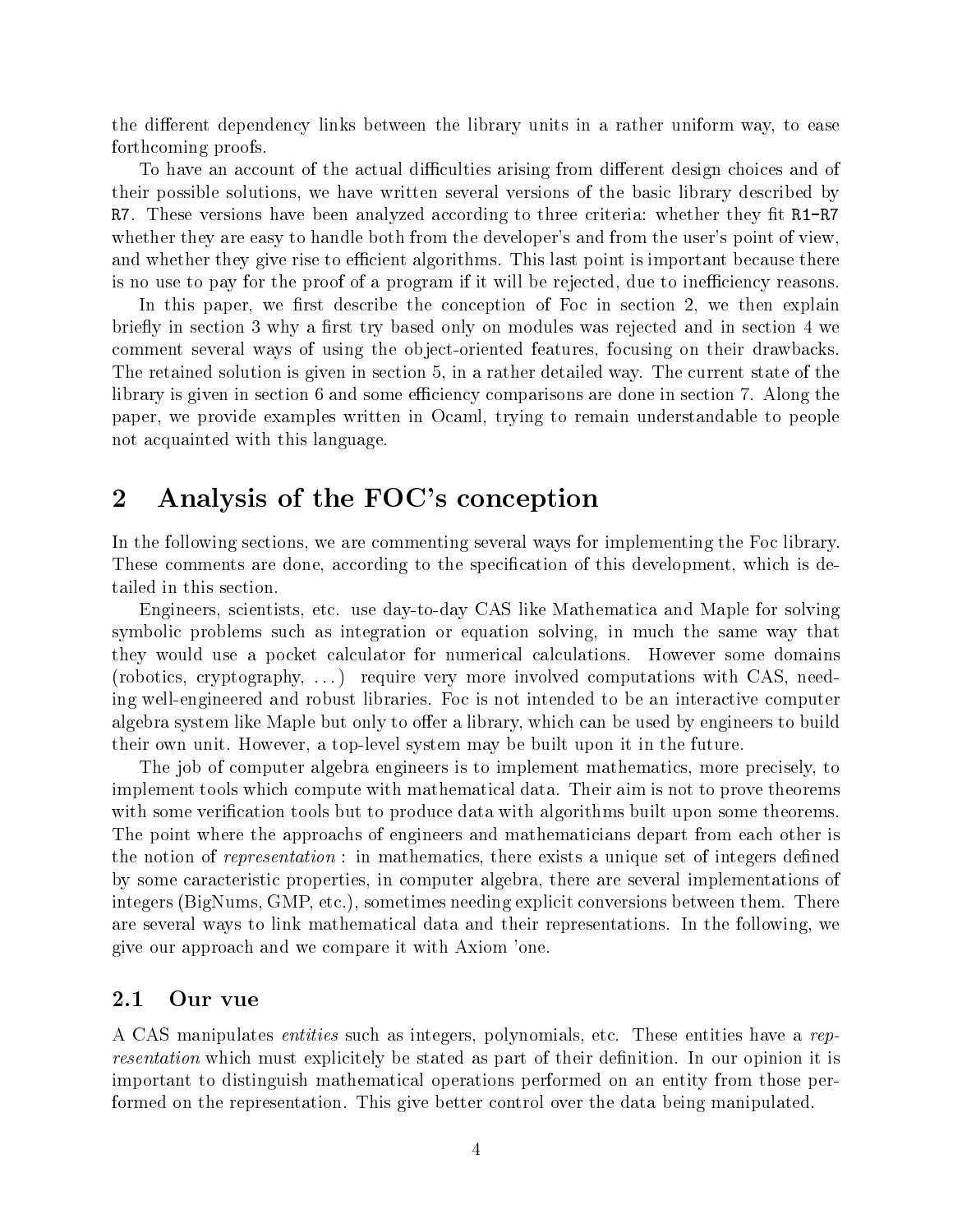These entities are characterized by properties of their operations, which rely on mathematical properties together with representation properties. We also want to have a clear distinction between mathematical depencies and data representation depencies

Thus, our choice is to have a neat separation between data manipulation and mathematical properties handling. Data manipulation is a concern of programming languages, which is not at all in the scope of computer algebra. For instance, lists with their tools and their properties are assumed to be available

### 2.2 Categories and domains of Axiom

In Axiom, entities belong to some *domain*, which is presented as their type. Domains themselves belong to structures called categories Categories are also presented as types of domains

The membership of a domain to a category is asserted by a declaration and a domain may belong to different categories. Categories may be combined to build new categories by adding some components and by a join operation. So, categories and domains are akin to classes and objects, with an inheritance-like mechanism. The symbol  $\%$  is used to denote the domain being described or implemented. It thus appears as the classical self of objectoriented languages But it denotes also the abstract type of its entities Categories export signatures containing names of available operations, with their prototypes written with  $\%$ . These operations are not implemented at category level, but inside each of the domains of the category using the representation for entities chosen in the domain The representation of entities is always hidden outside their domain de-nition and can be manipulated only by the signatures of the categories the domain belongs to. Thus, with these signatures, a domain is like an abstract data type

In Axiomxl (recent versions of Axiom) the two faces (abstract/concrete) of entities is explicited using two special functions represents to the representations of the representations of the representations of the representations of the representations of the representations of the representations of the repr sentation of the entity and per **i** replace the computer of the entity of the entity of the entity and performance conventional name to denote the representation of the entities rep and per can be seen as conversions between abstract and manifest types

## 2.3 Species and collections of Foc

Mathematical structures are here described by species which are de-ned by a set of com ponents describing mathematical operations and properties available for an entity of this specie. So, species are roughly Axiom's categories. We detail carefully in the following the atomic steps of the introduction a new specie as each of these steps corresponds to an atomic stage of proof correctness so needs to be easily identi-able in the source program

The representation of its entities is the -rst component of a specie it is called the carrier of the specie Working in a polymorphic typed framework the simplest carrier is a type variable  $T$ . T may progressively be instanciated by a type expression still containing other type variables or by an explicit data type This is a -rst way of creating a new specie which is called carrier instanciation

The components, called *primitive*, of a specie are *named* and described by their *prototype*,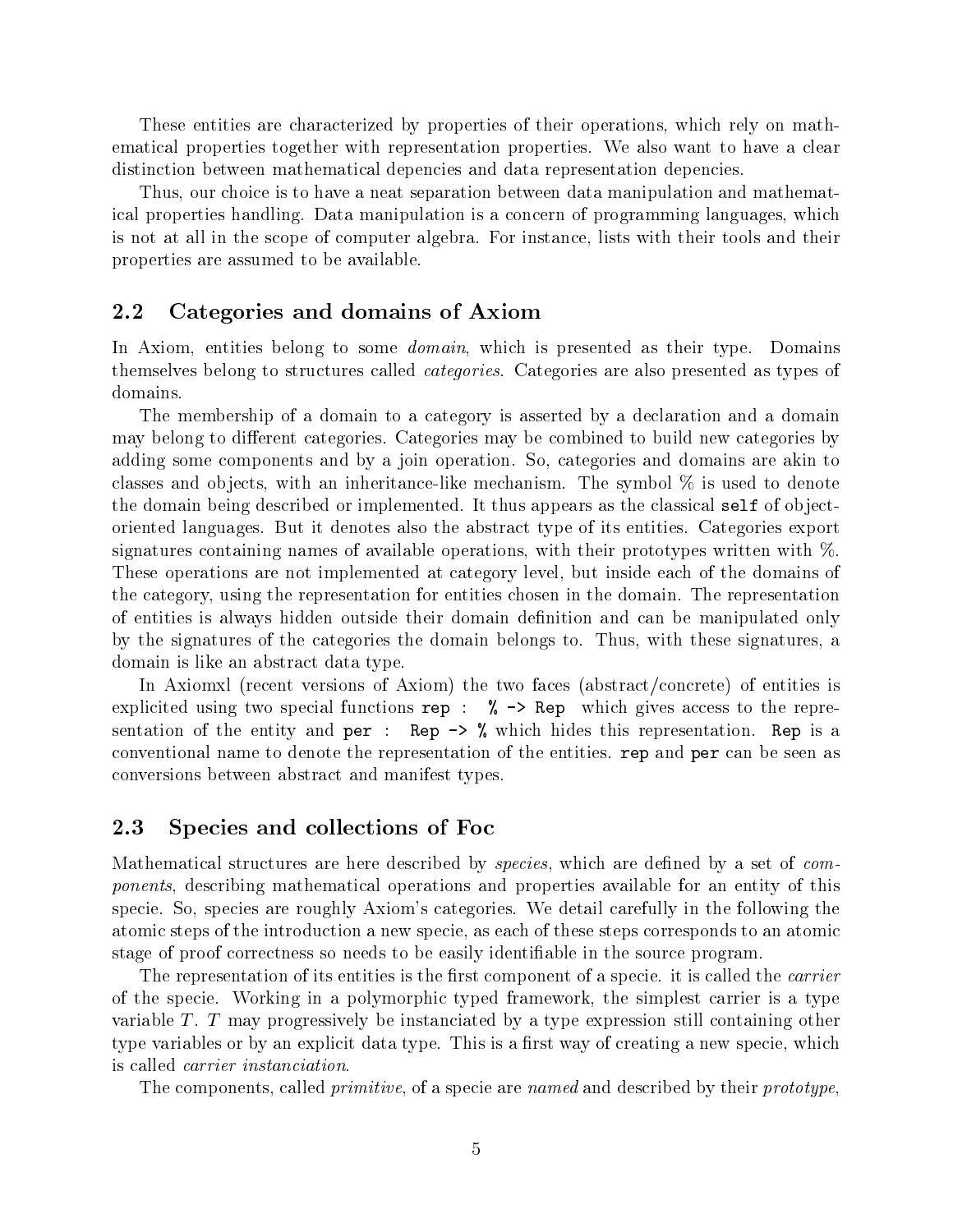written as a type expression possibly depending on  $T$  (or by a logical statement depending on  $T$  for components recording properties). A given specie can also have *derived* components which receive, beside a name and a prototype, an implementation build upon the primitive components (and functionalities supposed available over  $T$ ).

A second way to create new species is to extend a given specie by adding primitive or derived components. For instance an additive group is an extension of an additive monoid by a primitive operation -nding the opposite of an entity and another primitive one that checks an element to 0. From these operations one can describe a derived binary subtraction and implement equality (which was a primitive operation in the specie of monoids) in terms of subtraction and zero check. Sometimes, an extension adds only new properties: an abelian group has the same operations than a group but has new properties

Now a primitive component of a specie can receive an implementation de-ning a new specie byaway usually called a renement so no extension of the speci-cation only a step to approach a full implementation). The code has only to meet the declared properties of the component Thus the re-nements of a specie share names prototypes some properties

A derived component, say c, of a given specie  $S_1$  may be *redefined*, leading to a new specie  $S_2$ . As in the previous case, the new code has to meet the declared properties of the component in S Moreover as rede-component in S Moreover and prototypes and also names prototypes and moreover some properties, if some of these properties in  $S_1$  rely upon the code of c, they have to be reproved Rede-nition of primitive components is considered aswell

Whenever every primitive component of a specie has a de-nition this specie can only be extended by derived components. We will call *collection* such a specie if we don't want to extend it anymore. A collection thus appears as a terminal element of the species creation process

Species can receive parameters as long as those are collections or entities. Thus, a parametrized specie is a kind of "function" taking collections or entities and returning a specie. For instance,  $\mathbb{Z}/n\mathbb{Z}$ , the specie of modular integers, is parametrized by the integer n and there exists a specie of univariate polynomials, parametrized by the ring  $R$  of coefficients.

All previous operations on species apply to parametrized species.  $Refining$  a parametrized specie may be also done by instanciating some parameters. For instance, instantiating n by 2 builds the specie  $\mathbb{Z}/2\mathbb{Z}$  and R may be instantiated by  $\mathbb{Z}/2\mathbb{Z}$ .

A specie  $S_1$  can be *converted* into a specie  $S_2$  by etasblihing a correspondance between the primitive components of  $S_2$  and some components of  $S_1$ , ensuring the same properties. A specie can always be *restricted* to another specie of which it is an extension. Namely a -eld can always be provided where a ring is wanted

Some operations of a specie can be *renamed* to create a new specie. For instance in an additive monoid we should be able to rename the "plus" operation into a "mult" operation and the "zero" constant into a "one" constant.

Summarizing new species can be de-ned by representation instantiation extension re -nement and parameter instanciation rede-nition Moreover conversion and explicit re naming are needed These dierent links between species de-ne a sort of hierarchy between them

The introduction has described seven general requirements for Foc. Having an easy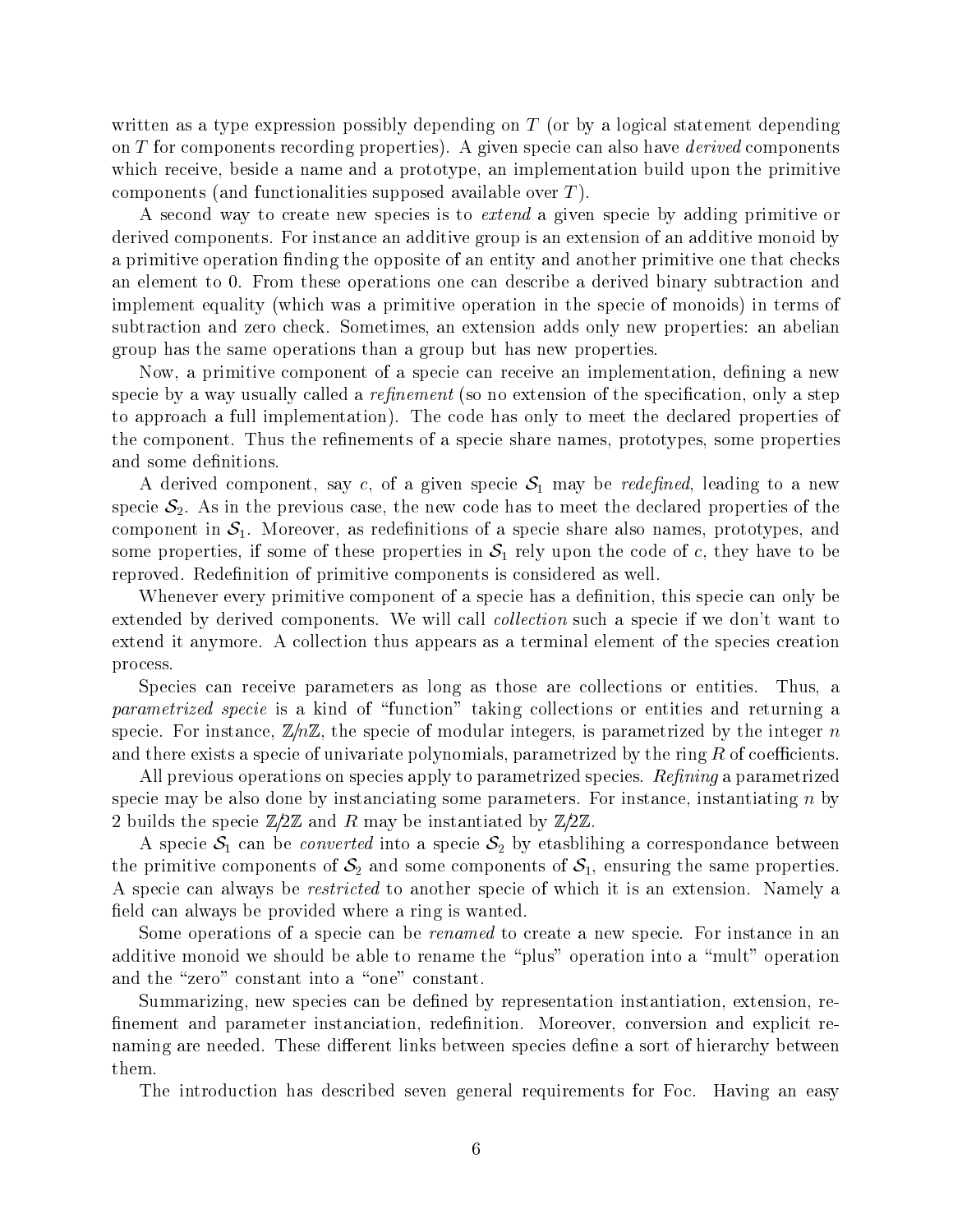implementation for all these operations on species is also a major requirement. As already seen for RR- these operations on species correspond to module
oriented or ob ject
oriented features. Thus, we turn now to the description and the comparison of several attempts of designing the discipline coding of Foc

#### 3 Data encapsulation

The requirement R5 of the introduction concerns safety : collections must be differentiated by typing in order to avoid misuses and inconstencies We focus -rst on this point

As well-known, a simple way to increase safety is to export only abstract types for the representations. Indeed, data representation often uses implicit invariants. Abstract types forbid the user to misuse the representation by ignoring some of these invariants. Furthermore, the representation can be changed without disturbing users. On the other hand, developers of the units of the library need to know the exact implementation of the representation so we allow the very usual discussion on abstract the substract types and encapsulation on abstract the contract of of data representation It -rmly corresponds to a module
oriented programming style Our -rst try was to use modules only and we comment it brie y

We recall that Ocaml's modules system is a simply typed lambda-calculus language with a subtyping relation and constraint expressions. *Structures* allow to package together de-nitions sharing a common environment which can be referred to outside the structure  $\mathbf{d}$ using the dot notation Signatures are interfaces for structures A signature speci-es the name and the type of the components of a structure, which are available from the outside. It can be used to hide some components of a structure or to export some components with a restricted type. Functors are "higher-order functions" from structures to structures. So, abstract data types correspond to signatures and their implementations to structures. Species, such as ring below, are coded by module signatures and collections, such that  $\mathbb{Z}/2\mathbb{Z}$ , by module implementations

```
module type Ring 
sig
      type t
       val et al. et al. et al. et al. et al. et al. et al. et al. et al. et al. et al. et al. et al. et al. et al. e
       val plus terminale plus terminale plus terminale plus terminale plus terminale plus terminale plus terminale p
       \mathbf{v} to the total multiplier of the transformation of the transformation \mathbf{v}val opp: t \rightarrow tval one: t
end
module Z2z: Ring =
struct
      type t = bool\mathbf{v} . \mathbf{v} . \mathbf{v} . \mathbf{v} . \mathbf{v}\mathbf{r} , \mathbf{r} , \mathbf{r} , \mathbf{r} , \mathbf{r} , \mathbf{r} , \mathbf{r} , \mathbf{r} , \mathbf{r} , \mathbf{r} , \mathbf{r} , \mathbf{r} , \mathbf{r} , \mathbf{r} , \mathbf{r} , \mathbf{r} , \mathbf{r} , \mathbf{r} , \mathbf{r} , \mathbf{r} , \mathbf{x} and \mathbf{x} and \mathbf{x} and \mathbf{x} and \mathbf{x} and \mathbf{x} and \mathbf{x} and \mathbf{x} and \mathbf{x} and \mathbf{x} and \mathbf{x} and \mathbf{x} and \mathbf{x} and \mathbf{x} and \mathbf{x} and \mathbf{x} and \mathbf{x} and \mathbf{x} and \mathbf{xlet opp x = x
```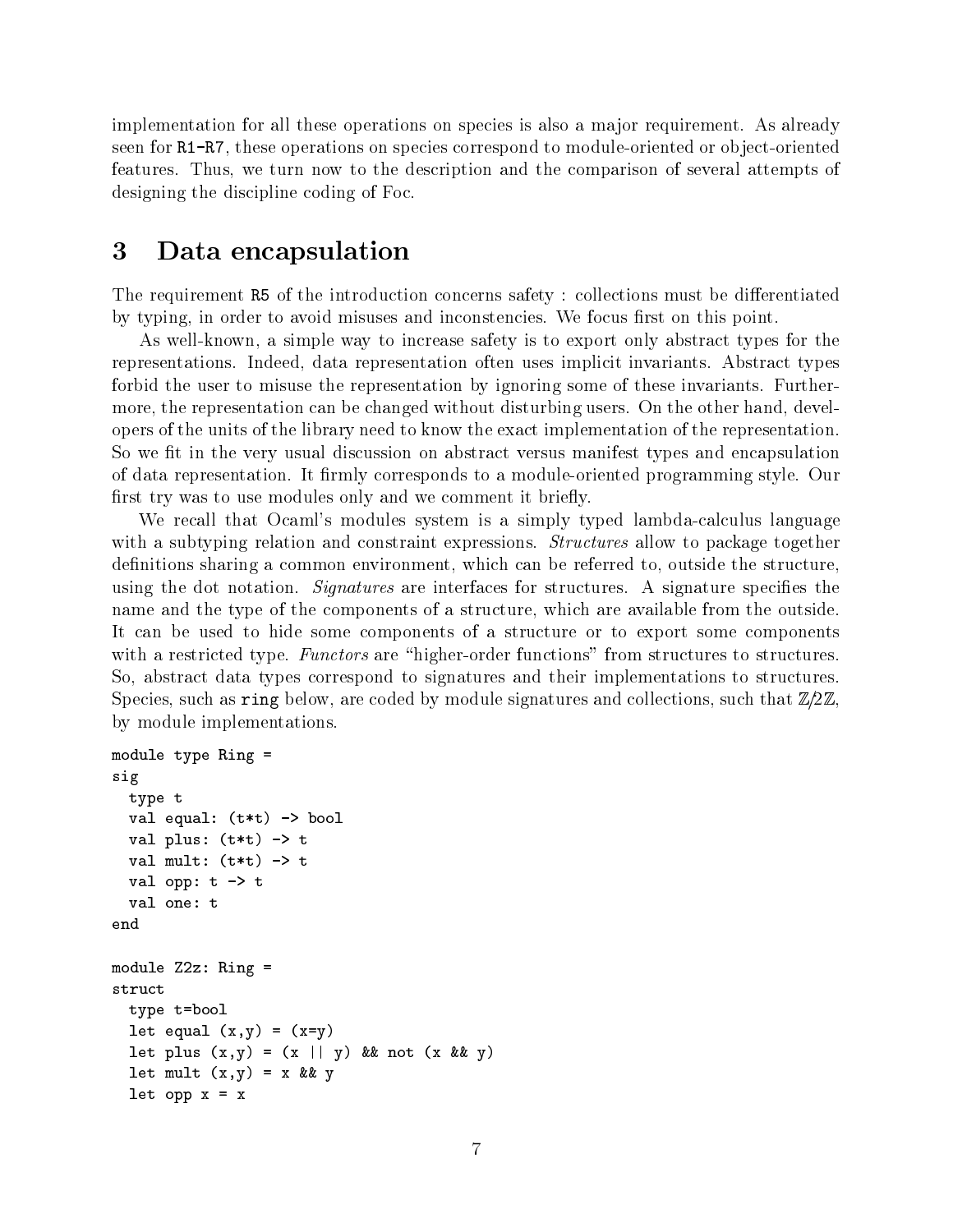```
let one=true
end
```
The type abstraction mechanism is reinforced by the use of functors that allow to obtain the desired level of type abstraction within parameterized collections. For instance, the specie of univariate polynomials and the parameterized collection of sparse polynomials can be described as follows

```
module type FormalPoly 
sig
  module Base: Ring
  type t
   val equal of the bool of the bool of the bool of the bool of the bool of the bool of the bool of the bool of t
   val multextern -
Basettt
end
module Sparse Service (Service Sparse)
  -
FormalPoly with module Base  A  
struct
  module Base = Athe term of the contract of the contract of the contract of the contract of the contract of the contract of th
  let equal = ...\ddotsc
```
The following declaration builds the collection of sparse polynomials with coefficients in  $\mathbb{Z}/2\mathbb{Z}$ .

```
module Poly - Poly - Poly - Poly - Poly - Poly - Poly - Poly - Poly - Poly - Poly - Poly - Poly - Poly - Poly
```
. When the compatible through the structure incompatible the structure of the structure importance in the structure sparse polynomials do not have access to their representation

```
let id y = \ldotsval id : PolZ2z.t \rightarrow PolZ2z.t = \langle fun \rangleid -
Zzone

the state form in the state of the state of the state of the state of the state of the state of the state of t
but is here used with type \mathbf{F} . The contribution of \mathbf{F} and \mathbf{F} are the contribution of \mathbf{F}
```
But, Political Politic City are equal types. This testical the correction of the correct  $\mathcal{L}_\mathbf{z}$ coding with respect to the special control of the special control of the special control of the special control of the special control of the special control of the special control of the special control of the special con

So Ocamls modules system allows for an exact description of the speci-cation and its powerful typing algorithm helps a lot to avoid inconsistencies. But, as stated by R2, some inheritance mechanism is needed. There is no such possibility in the current version of Ocaml We tried to micmic it by hand but it turns out to be unrealistic when it comes to real
size attempts Declaring inherited modules as components of heirs leads to a notation with a painful sequence of dots. Putting by "cut and paste" the components of the inherited module inside the heir is de-module to maintain Such a mechanism may perform material may perharps to make be automatized, but not so simply, as extending it to module structures and functors would require a semantical analysis of code. Furthermore, modules are designed to minimize the propagation of modifications during code generations allowing separate compilation separate code allowing separate co use of them would not respect their purpose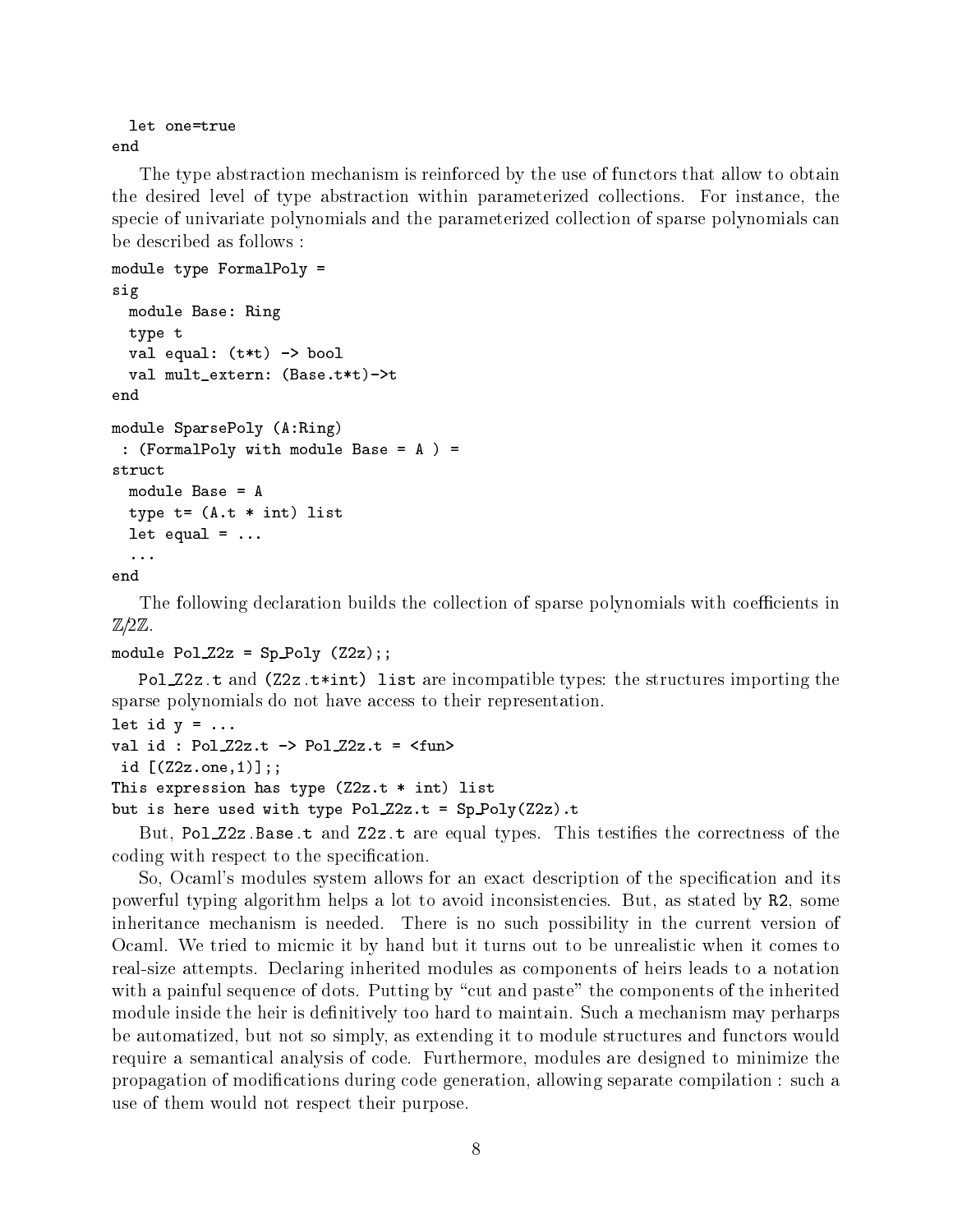#### First runs with classes  $\boldsymbol{\Lambda}$

Having a true inheritance seems to be a necessity; we are thus led to consider working with Ocami classes I in stated by reduitment R redeficient Complete and Containing operations is crucial typically for optimization purposes. For instance the function multeriation, which computes the product of a polynomial with a scalar number, may take advantage of the specific representation of sparse polynomials Late binding allows to modify only those -elds that need to be rede-these modi-to-be reported in the modification in the methods using the methods using the method these - elds So we - elds So we - elds So we - elds So we - elds So we - elds So we - elds So we - elds So we

# Entities as objects

We -rst try to use ob ject
oriented features as usually done in textbooks on ob ject
oriented languages. Species are described by virtual classes, collections by concrete classes, and entities by objects (indeed by instance variables of objects). But this simple design does not meet our requirements; this can be seen on the following example, where the ring specie is described by

```
class virtual ring 
se je se velese selfa selfa selfa selfa selfa selfa selfa selfa selfa selfa selfa selfa selfa selfa selfa self
  method virtual equal: a \rightarrow bool
  method virtual plus: a \rightarrow 'amethod virtual mult: a \rightarrow amethod virtual opp: 'a
  method virtual one: aend
```
The - unity one and the - opposite opposite opposite oppy the - opposite and the same type  $\sim$  - operator  $\mu$ types of components do not reflect their arities, because they are implicitly applied to the underlying object. For instance, binary operations become within this approach unary methods, which introduces a gap between the syntax and mathematical notation. Moreover opp applies to the underlying entity, whereas one is given by the underlying collection, these semantic differences are not reflected.

Now, instance variables, such as  $my\_rep$  are private in Ocaml, insuring data encapsulation. However, when coding the binary operations, one needs to know the actual representation, given here by  $my_{rep}$ , of the explicit argument. Therefore, the value of the instance variable has to be made public by a specific below replaced by a specific below replaced by public below  $\Delta$  the integer collection may be given by

```
class integers 
object
  inherit ring
  val my rep = 0method plus x = \langle my_{rep} = my_{rep} + x\#rep \ranglemethod rep = my_{rep}method one = < my_rep = 1>
  \ddotsc .
end
```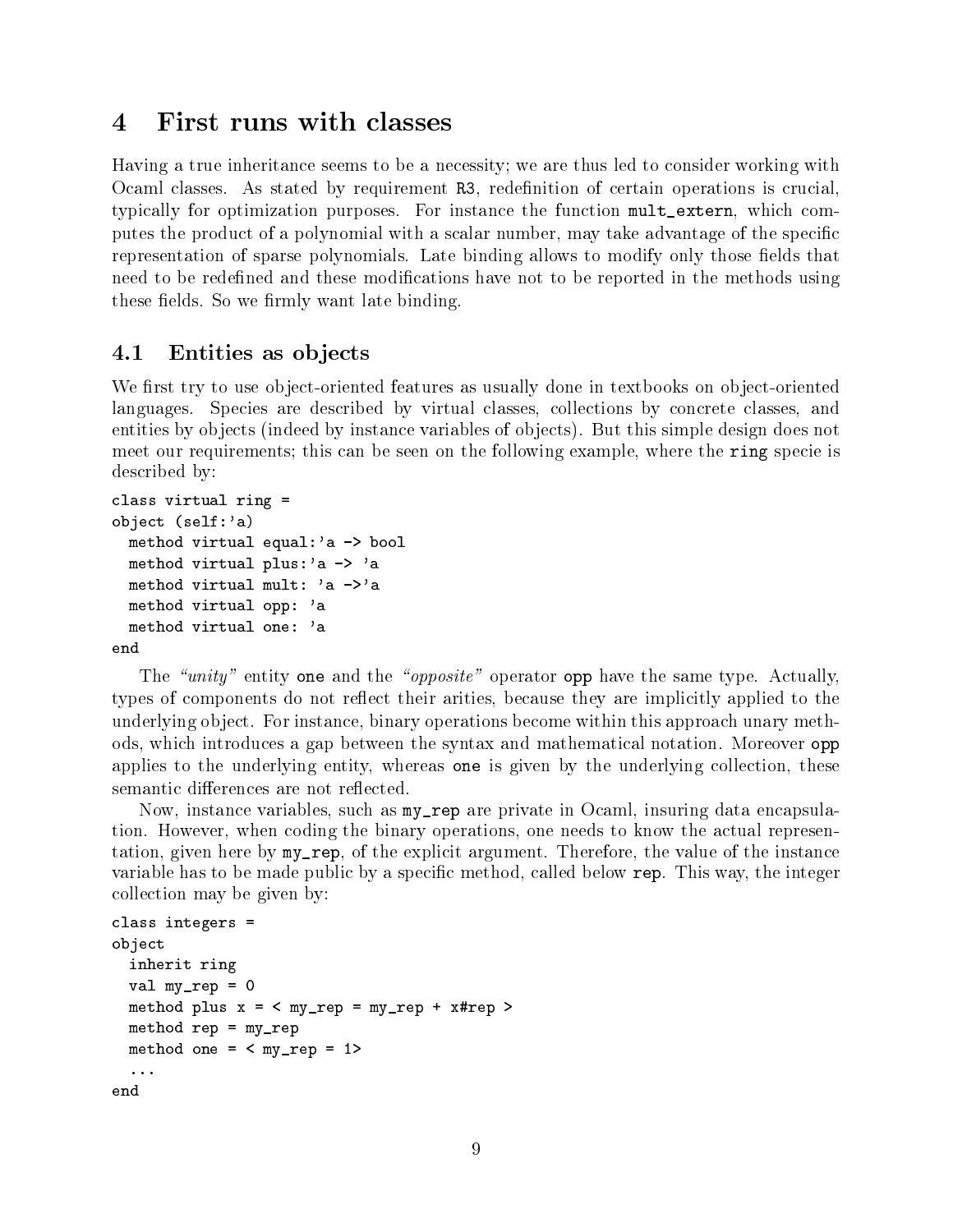We then face a new problem, coming from the fact that rep is shared by all the sub-classes having the same carrier. For instance, the entities of  $\mathbb{Z}/2\mathbb{Z}$  may be canonically coded by 0 or 1, by using an implicit invariant.

```
class z2z =object
   inherit ring
   val my_{rep} = 0method rep = my_repmethod plus x = let tmp=my_rep+x#rep in
       if tmp
       then < my_rep = 0 >
       else < my_rep = tmpmethod print is the property myrephylic myrephylic and the property of the property of the property of the property of the property of the property of the property of the property of the property of the property of the pro
  \ldots .
end;;
```
It is now possible to mix integers and modular integers, as follows:

```
let onez  - new zonez  - new zonez  - new zonez  - new zonez  - new zonez  - new zonez  - new zonez  - new zo
val one_z2z : z2z = \langle obj \ranglenew integration of the contract of the contract of the contract of the contract of the contract of the contract of the contract of the contract of the contract of the contract of the contract of the contract of the contrac
val one : integers = 
let three  -
oneplus oneplus one 

val three : integers = 
 -
onezzplus threeprint

- - : string = "4[2]
```
The implicit invariant has been broken, because the methods of z2z and integers have the same name and the same type, and thus are considered by Ocaml's typing system to be compatible, which should not happen.

In conclusion this ob ject oriented solution does not -t our requirements There is no neat correspondance between the implementation of species and collections and their mathematical semantics. For instance, the collection of integers is implemented by the class integrate the this model and object of this class is the coding of an entity of the coding of the collection bu carries within himself the unity and all the operations of this collection and of the species of rings The relation ob ject
class does actually not -t to the relation entity
collection This is exemplates the loss of arithmetic mentioned above which mentioned above which makes the express properties of like associativity or commutativity of operations. At last, such a use of objects and classes is rather inefficient, due to the continuous use of "rep" at running time. Remember that data encapsulation within modules is guaranteed by a typing mechanism without additional cost at run-time.

#### $4.2$ Classes as Abstract Data Types

We now want to restore the correspondence between type and arity of operations by rending explicit the implicit argument "self". We give here to the type 'a of the object the same status as  $\%$  in Axiom. So, binary operations correspond to binary methods and constants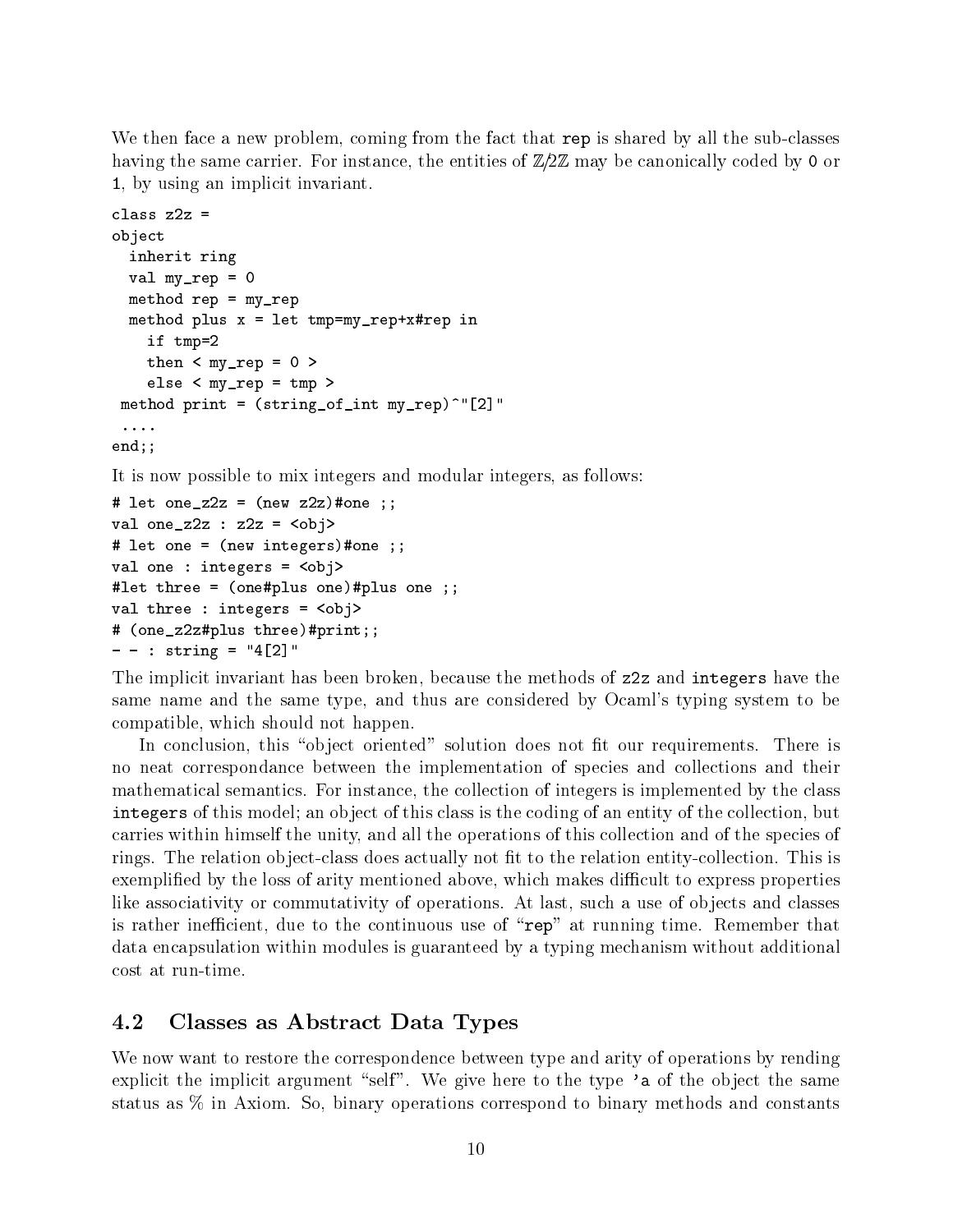appear as true constants. In other words, the representation of a specie or a collection is an abstract data type, encoded by a class.

```
class virtual ring 
object -
self a
   method virtual equal: 'a*'a->bool
   method virtual plus: a * a \rightarrow amethod virtual mult:a * a - amethod virtual opp:a - ya
   method virtual one:'a
   \ldotsend
class integers 
object
   inherit ring
    val my_{rep}=0method rep_ints = my_{rep}x \mapsto xy and x \mapsto x and x \mapsto x and x \mapsto x and x \mapsto x and x \mapsto x and x \mapsto x and x \mapsto x and x \mapsto x and x \mapsto x and x \mapsto x and x \mapsto x and x \mapsto x and x \mapsto x and x \mapsto x and x \mapsto x and x \mapsto x and x \mapsto x and x \mapmethod plus -
xy   myrepxrepintsyrepints
   \sim 100
```
end;;

This concrete concrete this concrete many be viewed as a specie if we want still to remain the rewill be considered as a considered in the re-mention process is frozen But how to interprettion  $\mathcal{L}$ the values my\_int and zero?

```
let my_int = new integers;;
val my_int : integers = 
let zero 
  my intplus-
my intonemy intopp my intone

val zero : integers = 
my interest in the matrix of \sim my interest interest in the matrix \sim
```
They have the same type, they may be compared. But, zero is clearly an entity wheras my int may be intended as <sup>a</sup> collection Distinguishing between these two possible uses of objects may be difficult at the proof level.

This model has been developed up to the implementation of distributed polynomials We however rejected it as furthermore, entities are still encapsulated in objects, still paying the cost of the calls to the rep<sub>reficiencie</sub>.

#### Encapsulating classes within modules  $\mathbf{5}$

To differentiate species, collections and entities by static typing, we develop a new model, which also gets rid of the instance variable  $my_{\text{rep}}$ . The information on the carrier is now given as a type parameter 'a and has the same status than Axiom's Rep. Methods have types depending on the carrier and not on an abstracted view of the representation. For instance, the ring, integers and z2z classes of the preceding models become: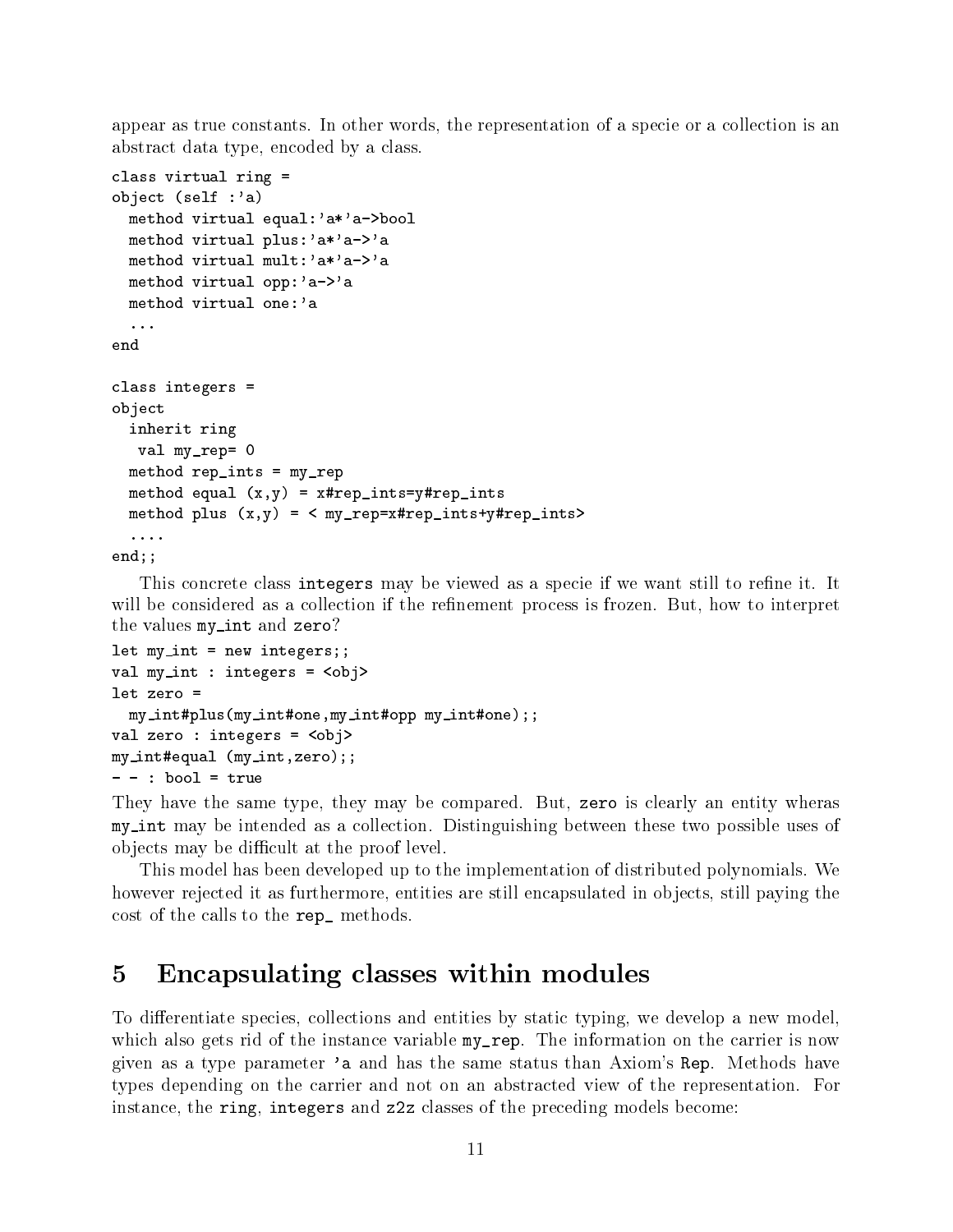```
class virtual ['a] ring =
object
  method virtual equal: a* a->bool
  method virtual plus: 'a*'a->'a
  \mathbf{1}end
class integers 
object
  inherit [int] ring
   method equal x \rightarrow y + z . The set of \mathcal{L}method is the plus of the plus of the plus of the plus of the plus of the plus of the plus of the plus of the
  \sim \sim \simclass z2z =object
  inherit [int] ring
   method equal -
xy  xy
   method plus - xystem - xystem - xystem - xystem - xystem - xystem - xystem - xystem - xystem - xystem - xystem
     let tmp=x+y in if tmp=2 then 0 else tmp
   \mathbf x \sim \mathbf x \sim \mathbf xmethod opp x = xmethod one  
  method print x =-
stringofint x
```
end

The integers class implements the mathematical integers. This class is concrete but can still be re-ned using inheritance We consider it -rmly as the specie of the integers More generally, classes are considered only as implementations of species. Collections are always created only by using the keyword new. So, they are Ocaml objects. Entities are simply elements of the carrier of the specie specifying the collection Applying operations to entities is sending a message to the object (collection).

Whit this choice, we have a one-to-one correspondance between mathematical notions and semantics of typing. But, the problem of carrier abstraction described above remains. It is due to the powerful mechnism of subclassing and cannot be solved within the object oriented framework. To handle this problem, we propose the following solution.

As de-ned above the collection of integers provides access to its operations but also to its carrier This is -ne for for example to pass them as actual parameters to parameterized species. But, common uses of the library do not need full access to the carrier. So it is safe to add an encapsulation mechanism, building structures called  $E$ -collections.

An E-collection is obtained as follows:

```
module type E_{\text{collection}} = sigtype abstract
  val a_collection: abstract type_class
end
```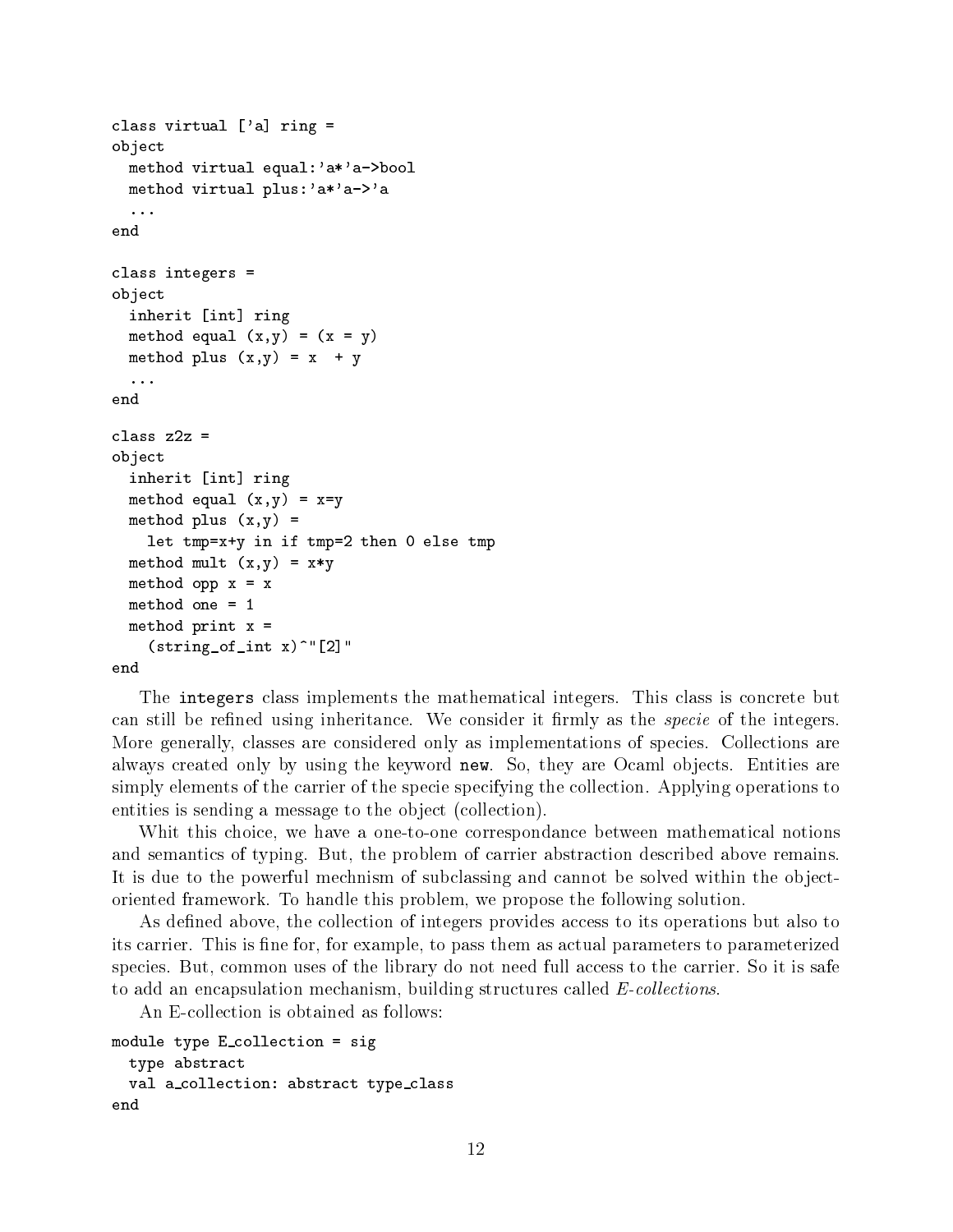```
module my\_E_{\text{collection}} : E_collection =
struct
   type abstract= some_type
    let a collection and a collection of the collection and a collection of the collection of the collection of the
    end
For instance we de-
ne the E
collection Zz by 
module type Ring = sigtype abstract
   val a_ring: abstract ring
end
module Integers : Ring =struct
   type abstract=int
    let a ring a ring of the ring of the second contract of the contract of the second contract of the second contract of the second contract of the second contract of the second contract of the second contract of the second c
end
module Z2z: Ring =
struct
   type abstract=int
    <u>a ring and the set and the set and the set and the set and the set and the set and the set and the set and the </u>
end
```
calculations are performed using and the specification is the specific and the specific  $\sim$ now declare an object, still called integers, which allows him to use the integer collection in a simple way

```
# let integers = Integers.a_ring ;;
val integers : Integers.abstract ring
# let one = integers#one;;
val one : Integers.abstract
# let z2z = 22z \cdot a\text{ ring };
val z2z : Z2z abstract ring = \langleobj>
# let one_z2z = z2z#one;;
val one_z2z : Z2z.abstract = \langle abstr \rangleza e contra contra la contra la contra la contra la contra la contra la contra la contra la contra la contra l
This expression has type Z2z abstract * Integers abstract
but is here used with type Z2z. abstract * Z2z. abstract
```
As shown by the previous examples, an E-collection  $A$  is represented via a module as a pair (abstract, some) where abstract is the type of its entities and some is the object that "contains" the methods of the collection. The representation of abstract should be known only by the species underlying  $A$  and the collections extending it, while being hidden to all users of the corresponding E-collection. This mechanism can be easily extended to handle parameterized collections like polynomials

In this model, unlike the traditional way of programming in object-oriented style, an object does not have an internal state, that is there is no instance variable. The main point here is that the class is completely described by the functionalities of the species or the collection, in the same spirit as algebraic abstract datatypes. Note however that in this model, the whole functional expressiveness provided by Ocaml is exploited.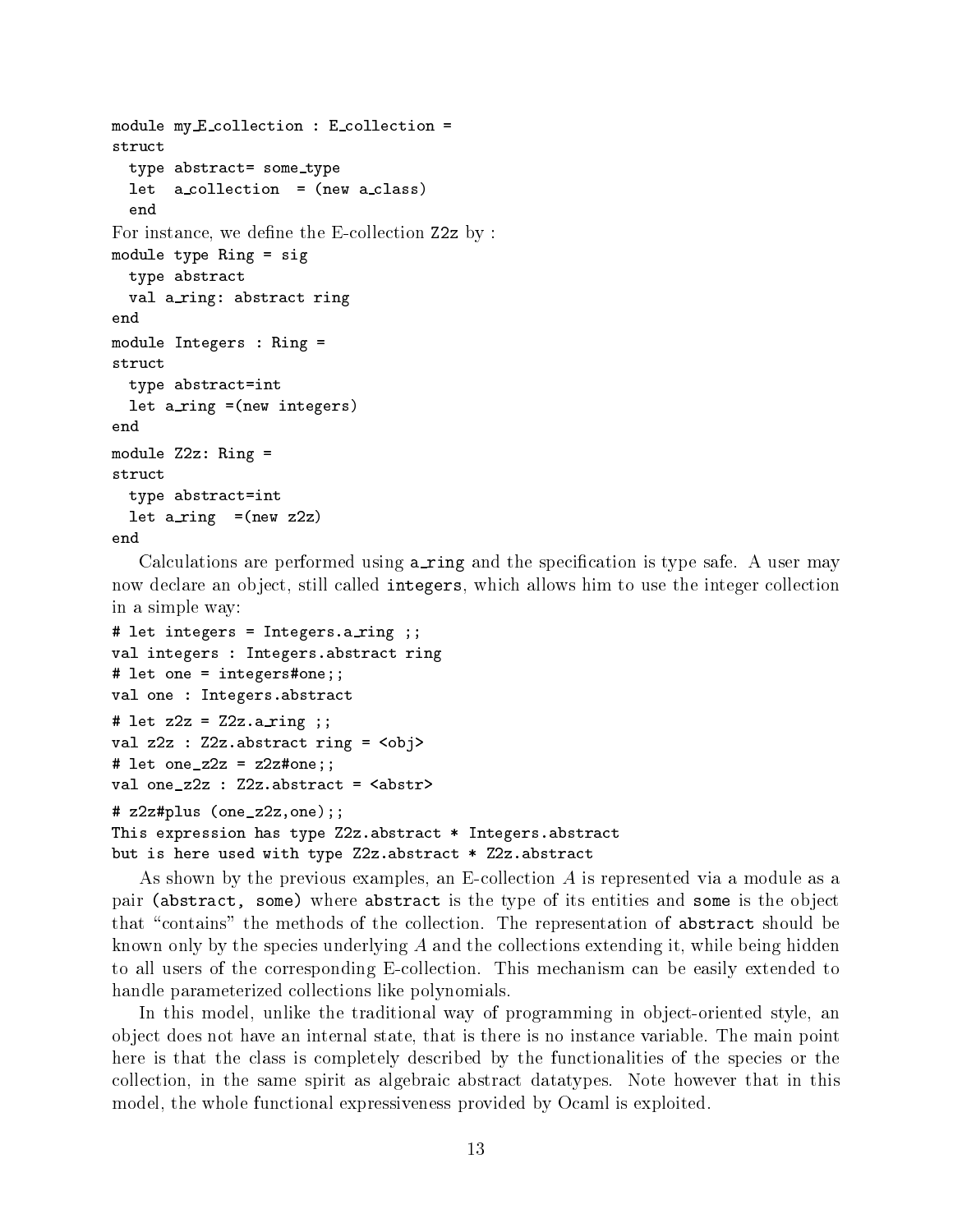#### Description of the library 6

In its current state the Foc library is made of about  $\mathcal{M}$  about  $\mathcal{M}$ Ocaml code, comprising:

- parameterized species by base integers, which encapsulate small and big integers. Currently small integers are used to build degrees of polynomials and small modular arith metics. Big integers are used as coefficients rings of those polynomials. Support is provided using two different big integer packages : Diginum and GMP .
- Base species to provide monomials and ordering over those monomials. Current implementation supports several variables with lexicographical ordering providing "degree arithmetic". The usual case of one variable is then seen as a special (degenerated) case of this
- Distributed polynomial arithmetics is then provided up to exact division.

This code achieves most of the functionalities of Axiom's polynomials but with increased reusability since in Axiom univariate and distributed polynomials have different (though similar) implementations.

We then provide support for recursive polynomials with strictly higher generality than those of Axiom. In Axiom recursive polynomials are an iteration of the univariate case, viewing a polynomial in X and Y as a polynomial in X which coefficients are polynomials in Y. The carrier is a recursive type, the base case is given by the coefficient ring and the inductive case uses the distributed polynomials specie. Suppose given a a ring collection  $R$ with carrier or  $\mu$  and  $\mu$  and a degree collection  $D$  with carrier  $\mu$  and  $\mu$  the carrier form  $\mu$ recursive polynomials is

```
type - ab reconcerned and reconcerned about the set of the set of the set of the set of the set of the set of
```
| Base of 'a

- abrecstruct b list b list b list b list b list b list b list b list b list b list b list b list b list b lis

The type of recursive polynomials is denoted by  $\gamma_r$  for short. Here the parameter of type string isused to represent the set of variable names of the multivariate polynomial and to de-level order in the level of the level of the level of the level of the level of the level of the level of the level of the level of the level of the level of the level of the level of the level of the level of the level

Building the specie of recursive polynomials, we have to express that the collection  $R$  (or r) is a ring and that D (or d) is a degree collection. Here R and D are Ocaml object values with types  $\omega$  (or '**r**) and  $\delta$  (or '**d**) respectively. We achieve this by writing type constraints:

$$
\begin{array}{c} \texttt{constraint} \; \omega = (\alpha) \texttt{\#ring} \; \text{and} \\ \texttt{constraint} \; \delta = (\beta) \texttt{\#monomial\_ordering} \end{array}
$$

Now, recursive polynomial operations usually proceed by calling univariate operations. We depart from that by calling distributed operations.

We thus need a specie  $D_p$  (or distr<sub>p</sub>) for distributed polynomials (not detailled here).

Let us name by Rr (or Fee P) and object being defined in the class FeedLeD Prepare for type is recorded the property with its collection of the collection of the collection of the collection of the collection of the collection of the collection of the collection of the collection of the collection of the col specie  $D_p$ , giving  $R_r$  as the actual coefficient parameter collection and D as the actual degree collection. We thus need  $R_r$  to be a ring with carrier  $\gamma_r$ :

<sup>&</sup>lt;sup>2</sup>other packages are being included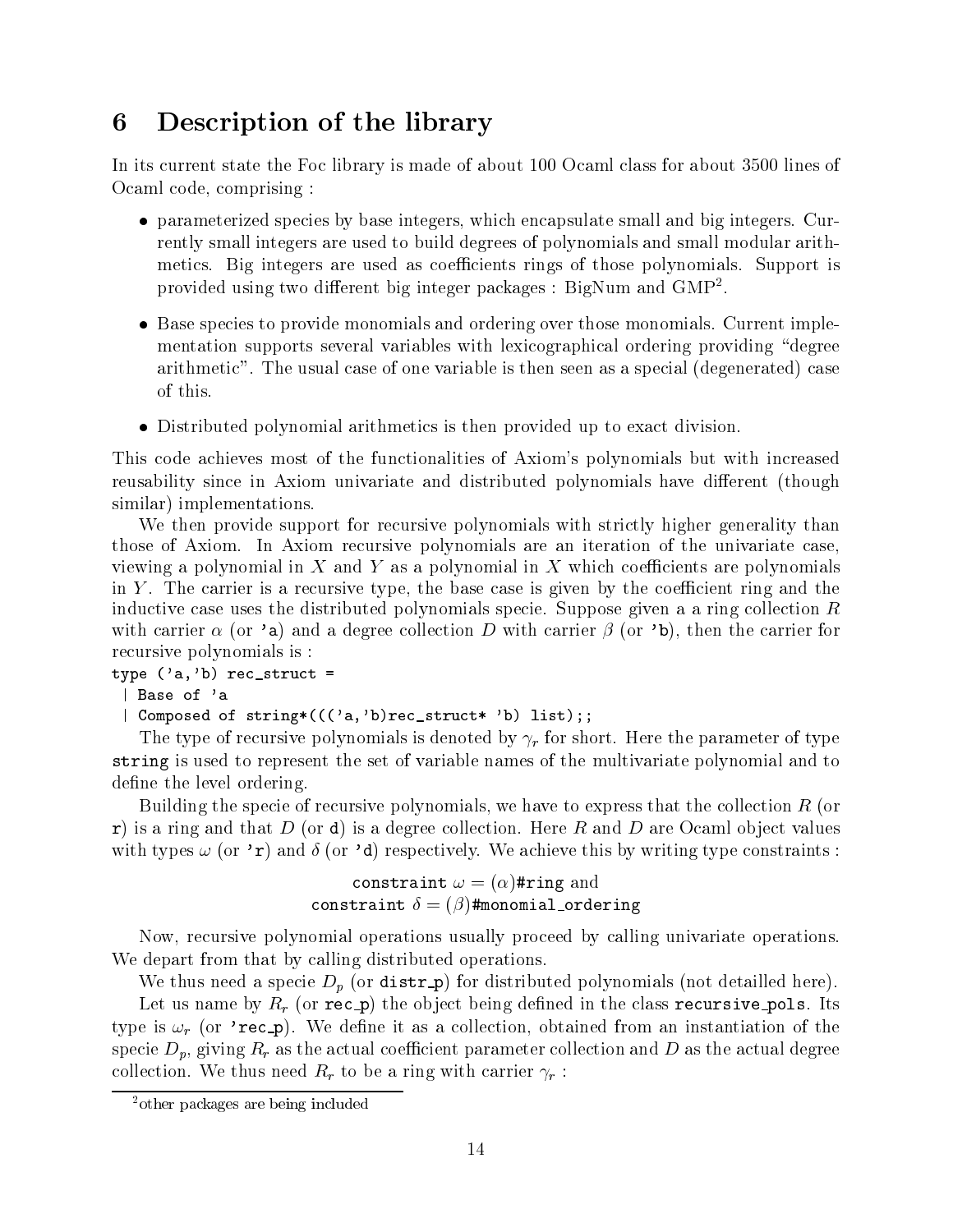### $\blacksquare$ inherit rring rring research in the set of  $\blacksquare$

and we can now hold the collection  $\mathbf{D}_\theta$   $\mathbf{D}_\theta$  by defining a method the  $\mathbf{D}_\theta$ 

```
method the department of p_1 + p_2 , p_3
```

```
We thus have 
rd-Articles - recursive - recursive - recursive - recursive - recording - recording - recording - recording - 
object-bend and contract the contract of the contract of the contract of the contract of the contract of the contract of the contract of the contract of the contract of the contract of the contract of the contract of the c
     constraint relationship in the constraint relation of the constraints of the constraints of the constraints of
     constraint d  -
bmonomialordering
     in heritage and about the contractor of the contractor of the contractor of the contractor of the contractor o
     method the support of the second in details and the second in details are the second in details and the second
     \dddot{\phantom{0}}
```
end

The method the dp can now be used inside other method bodies to encapsulate distributed opertions For instance the code for recursive polynomial multiplication uses the construction

```
let -
   p q  -
recpthedpmult-
pq in
```
Note that late binding and open recursion is essential to this process. Current Foc implementation uses further abstraction by manipulating a function  $F_p = R_r \rightarrow D_p(R_r, D)$ and uses an effective collection constructor and further type parameters which abstract the effective  $D_p$  implementation of ditributed polynomials.

# 7 Benchmarking

Coding with the Foc library uses functional style programming. Most of Foc's code does not overwrite derivated components and many operations use their default implementation which induces an extra cost. Representations used in Foc are close to those of Axiom though they are strictly more general. It thus make sense to compare Foc with Axiom, wheras it would not with other computer algebra systems.

The benchmark consists in resultant computations (they are determinant of matrices that are computed using polynomial arithmetics). Operations involved in the coefficient ring are addition, multiplication and exact division. The same algorithm has been coded using Foc and Ob jective caml and Axiom The two univariate polynomials involved are  $P = x_+ + ax_+ + 2ax_+ + 3a$  and  $Q = x_+ + 4bx_+ + 3bx_+$  with a varying and  $b = a + 1$ . The results are obtained on a pentium 450Mhz machine running redhat linux 5.2. Timings are computed by the Ocamin Systime function in Axiom In Axiom In Axiom In Axiom In Axiom In Axiom In Axiom In in the presence of garbage collections and we designed our own timing function from the basic timer of the underlying Lisp system. Both timimgs take GC activity into account.

The  $\overline{n}$  bench- in figure 1 mesures big integers capabilities and  $a$  is an integer in the  $r_{\rm{a}}$  range to  $r_{\rm{u}}$  to to  $r_{\rm{u}}$  . The result is also an integer with  $4500$  to  $51500$  digits in base to.

<sup>-</sup>dashed lines represent theoretical complexity for Karatsuba multiplication which appears not to be implemented in either big integer packages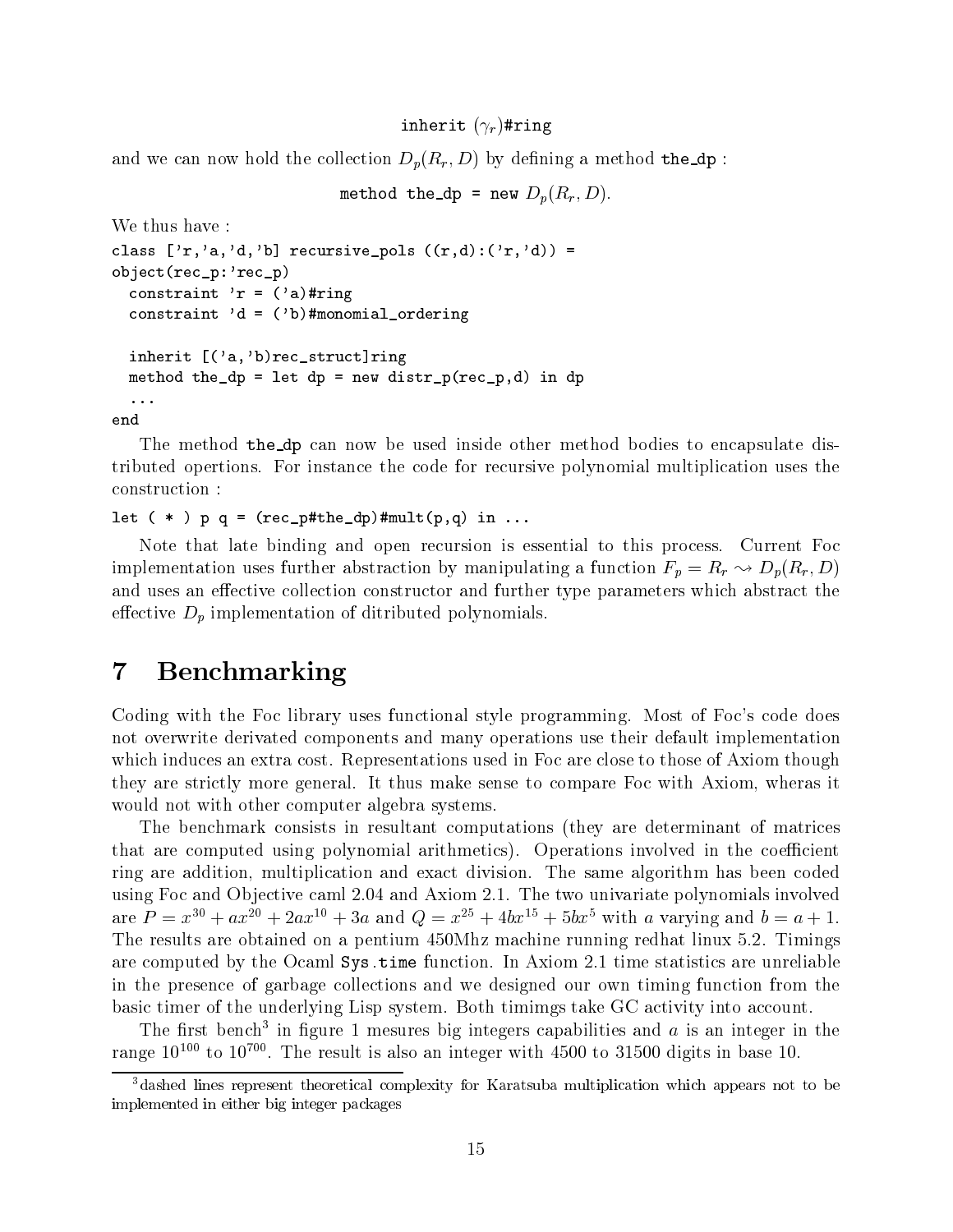



Subresultant calculations of  $P$  and  $Q$ 

Objective Caml has the ability to produce byte or native code, in the previous computation both timings cannot be distinguished since most of the time is spent inside big integer calculations. We thus can see that Axiom's big integers are less efficient than Ocaml.

In figure 2 we change the coefficient ring and a will be a polynomial of the form  $\sum_{i=0}^{n} A^i$ . In figure 2 we change the coefficient ring and a wiff be a polynomial of the form  $\sum_{i=0} A$ .<br>The result is a polynomial in A of degrees varying from 45 to 315. We measure this degree, the maximum size of the result's coefficients (which are integers) together with times. Here the size of coefficients  $\mathbf{f}$  and  $\mathbf{f}$  and  $\mathbf{f}$  are size of  $\mathbf{f}$ 

Here numbers are relatively small and time spent inside big integer arithmetic is negligible with respect to the time spend inside polynomial arithmetics (polynomials in  $A$ ). We can see that timings compare for the byte code version of Foc and are much better for the native code version of Foc

# Conclusion

The title of this paper expresses well our questioning at the start of the Foc project. Carrying out several sizeable prototypes we have been able to elaborate an answer which shows that all the abstract methods offered by our programming idiom are needed. Some other languages offer a mechanism inheritance within modules. For instance, mixins  $|2|$  are modules in which some components are deferred in the to be provided by another module  $\mu$  and  $\mu$  and  $\mu$  and  $\mu$  and  $\mu$ They can be mutually dependent and their composition supports rede-nition of components But, this is not enough as late binding, not only overidding, is also crucial.

What we have done in fact is to design a framework well
adapted to the speci-cation of a given trade : the one of the computer algebra engineer. And we think that this experience can be redone with another trades (chemistry, physics, etc.), leadind perharps to very different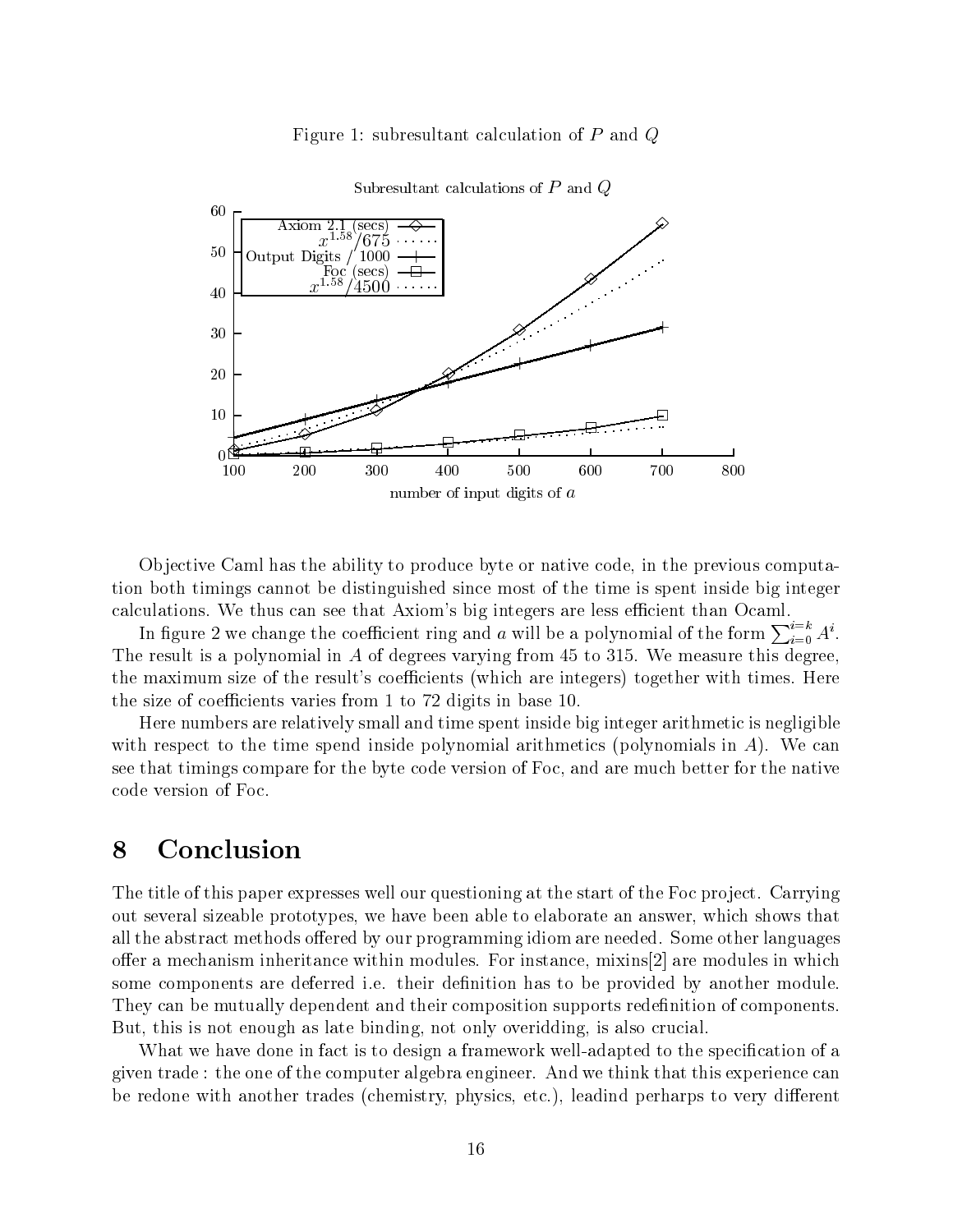### Figure 2: subresultant calculation of  $P$  and  $Q$



### Subresultant calculations of  $P$  and  $Q$

uses of abstract methods So as a -rst conclusion this is indeed important to dispose of a programming language with rich features but only if they are semantically well
understood so if they can see the serve the serves with an analyzer, the specifications of a given and the specific

As a second conclusion we may say that to obtain a full certi-cation the compiler of the programming itself be compiled itself be compiled its form of the time time  $\alpha$  and the time  $\alpha$ being, even if some kernels of functional languages have been formally studied. Nevertheless, it would have been completely irrealistic to try to create our own programming language As it is a semantically well founded language, Ocamlis a good compromise. Using only a functional style certainly will help the proofs to be done. Also, the richness of the syntax allows to code algorithms very closely to their mathematical formulation. This will help also proving stages

The third conclusion may be on efficiency. We have noted that the encapsulation of data inside objects is really costly. But, there is no need to use it. On the opposite, me may claim that functional style is efficient, more efficient in this case than traditional implementations making -ne tuning of pointers

As shown by the number of classes and the benches, the library has now reached the state of a full development. Our design conception has been tested by students which have added some units, following it without difficulties. On the side proof, the major difficult point is to de-ne the representation of species collections and of the dierent operations on them. A solution, based on dependent labelled records coded in Coq is under submission. The next step of the pro ject is to de-ne the user interface that is a syntax for programs and statements, well-adapted to computer algebra engineers and to extract Ocaml code and Coq code from it